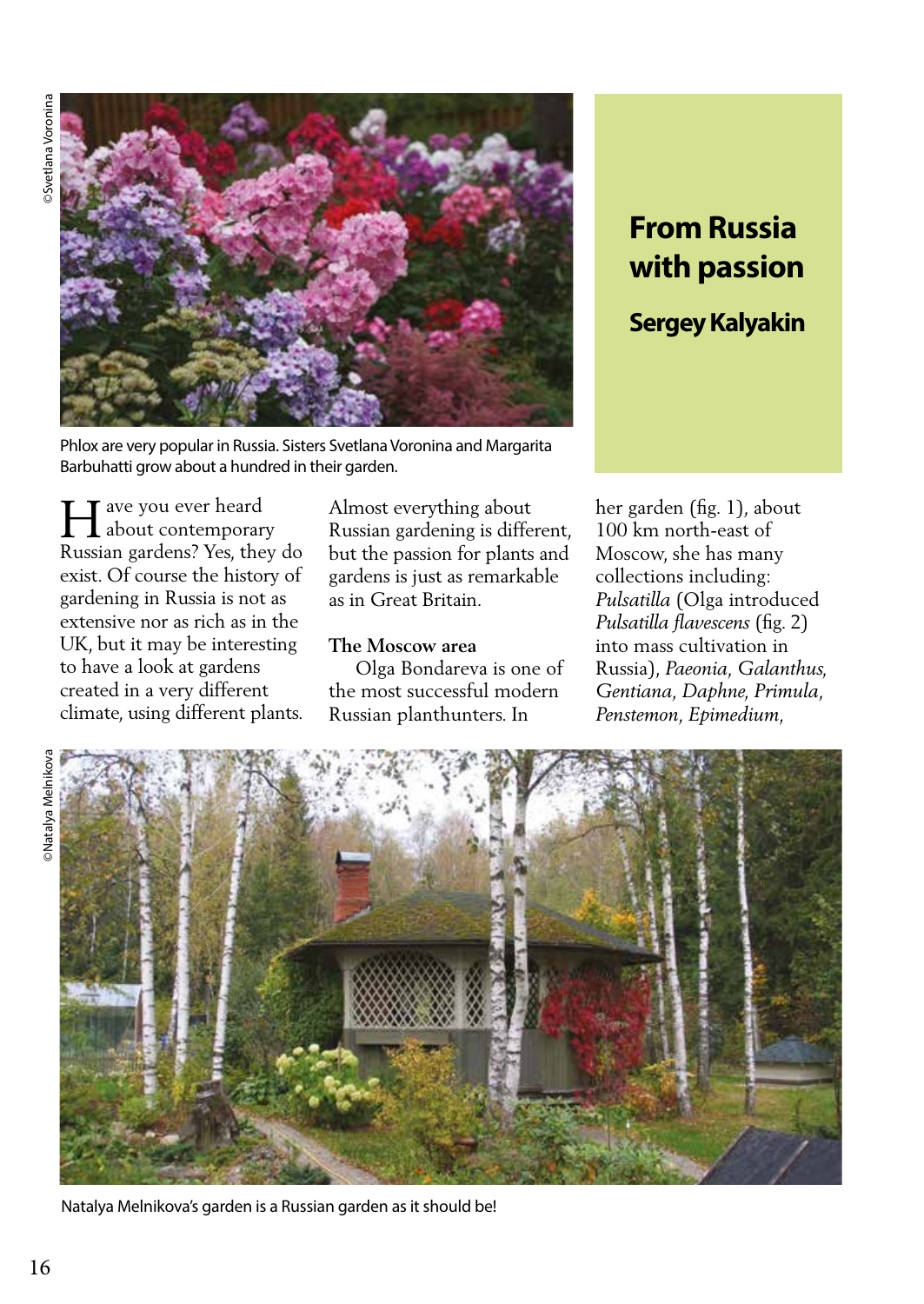

Fig. 1 Olga Bondareva's garden near Moscow.

*Cypripedium,* and many other alpine and woodland plants. For ten years Olga has been exploring populations of *Daphne juliae*, and she has found many new decorative forms. Another result of her planthunting is a new species of snowdrop – *Galanthus panjutinii* (fig. 3) – which was described offically following her expeditions to the Caucasus (it was probably discovered in the 19th

century but not described, so her role was to collect this rare Galanthus). Olga has also introduced some dwarf conifers, her favourite *Picea pungens* 'Hovanka'.

 Tatyana Polyakova is a regional vice-president of the International Lilac Society for Russia and Asia. Her private garden (fig. 4) contains a huge collection of lilacs – about 50 Russian and 80 foreign varieties of *Syringa vulgaris*

Fig. 2 *Pulsatilla flavescens.* 



Fig. 3 *Galanthus panjutinii.* 

and 20 Preston hybrids. In addition she breeds her own lilac cultivars. Her other favourite is peonies (fig. 5). As a result there is no more available space in the garden, and already lilacs adorn some neighbouring gardens and public areas. The complete street is in bloom in the spring! The best and most beautiful of all, Tatyana says, is *Syringa vulgaris* 'Mechta' (fig. 6), bred by L A Kolesnikov in 1941.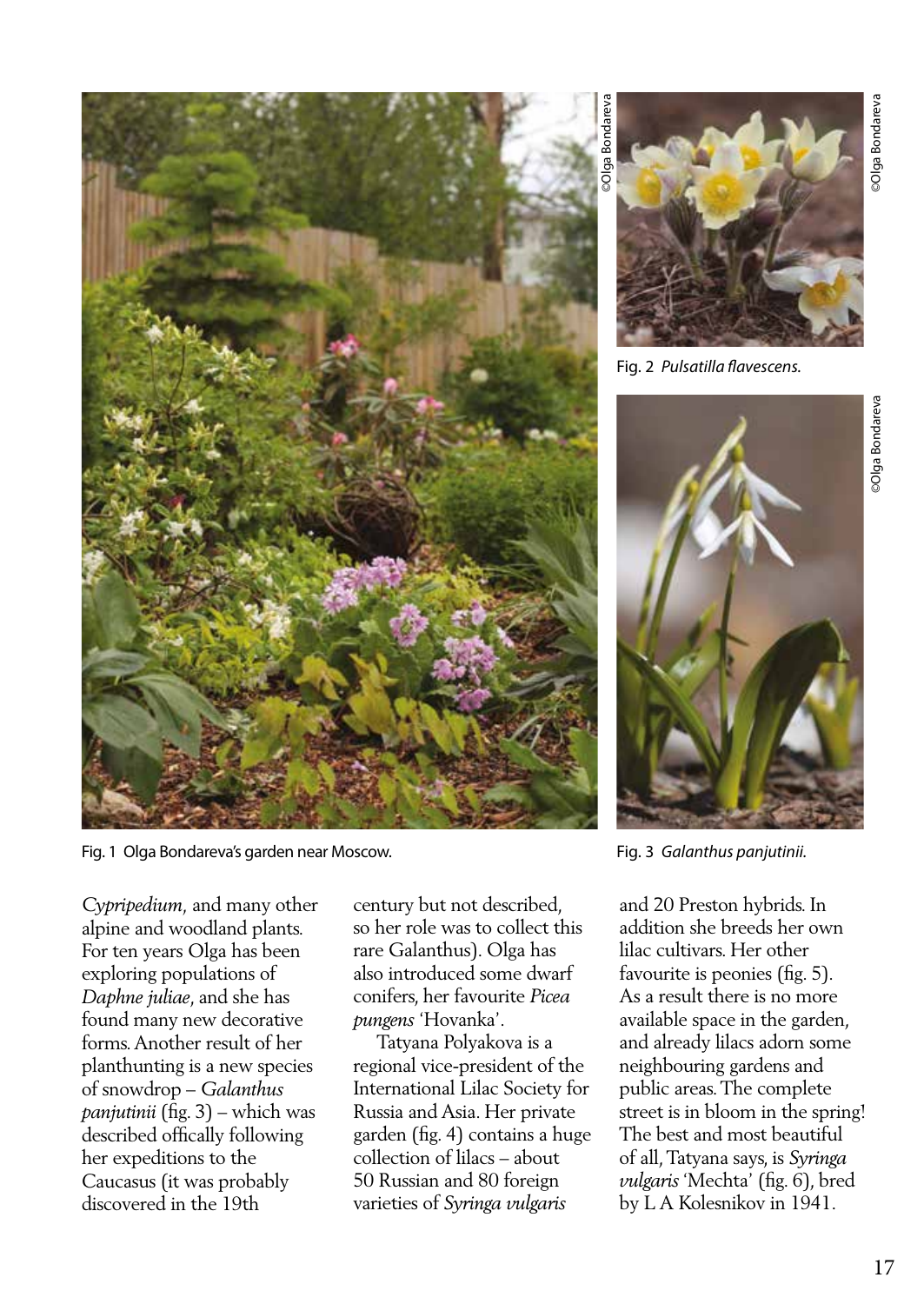©Tatyana Polyakova ©Tatyana Polyakova



Fig. 4 Tatyana Polyakova's garden.



Fig. 5 Lilacs and peonies, a stunning combination.



Fig. 6 *Syringa vulgaris* 'Mechta'.

 Natalya Melnikova has a Russian garden as it should be, in my opinion. It looks like a mix of everything: it reminds me a bit of a prerevolution manor, it has the atmosphere of the art of Polenov and Levitan, and everyone can feel the spirit of a soviet intellectual's dacha (page 16 & fig. 7). It is a great pleasure that most of the plants are typically Russian, from angelica and birches to *Viburnum opulus.*  Natalya's hobby contrasts with her choice of garden treasures – she likes to raise exotic plants from seed so her magnificent conservatory is a lovely bonus for visitors to the garden. Natalya organises courses for gardeners, and her school has already had guests from the UK whom she has helped to visit more Russian gardens.

 Famous German gardener and phlox breeder Karl Foerster once said that a garden without phloxes is a nonsense. Russians exemplify this rule: it's impossible to imagine any Russian garden without phloxes. Elena Groshaven, granddaughter of famous Soviet breeder P G Gaganov (everybody knows his *Phlox paniculata 'Uspekh')*, has a collection of about 40 of her grandfather's heritage varieties. Her garden (fig. 8) has a very special microclimate, so a big *Magnolia kobus,* which flowers every year, and *Acer japonicum* 'Aconitifolium' survive although neither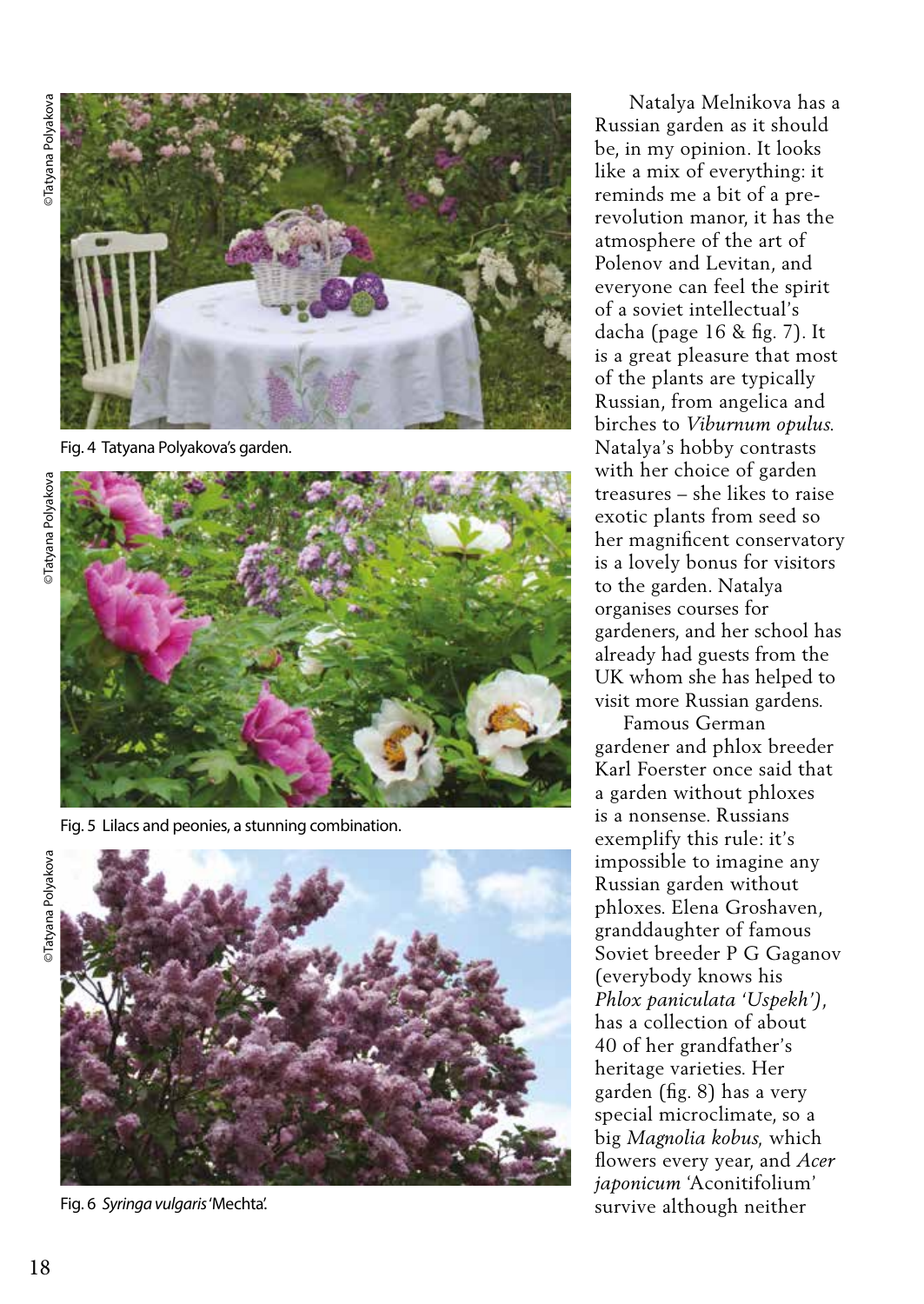

Fig. 7 Natalya Melnikova's garden in winter.



Fig. 8 Elena Groshaven's garden enjoys a milder microclimate.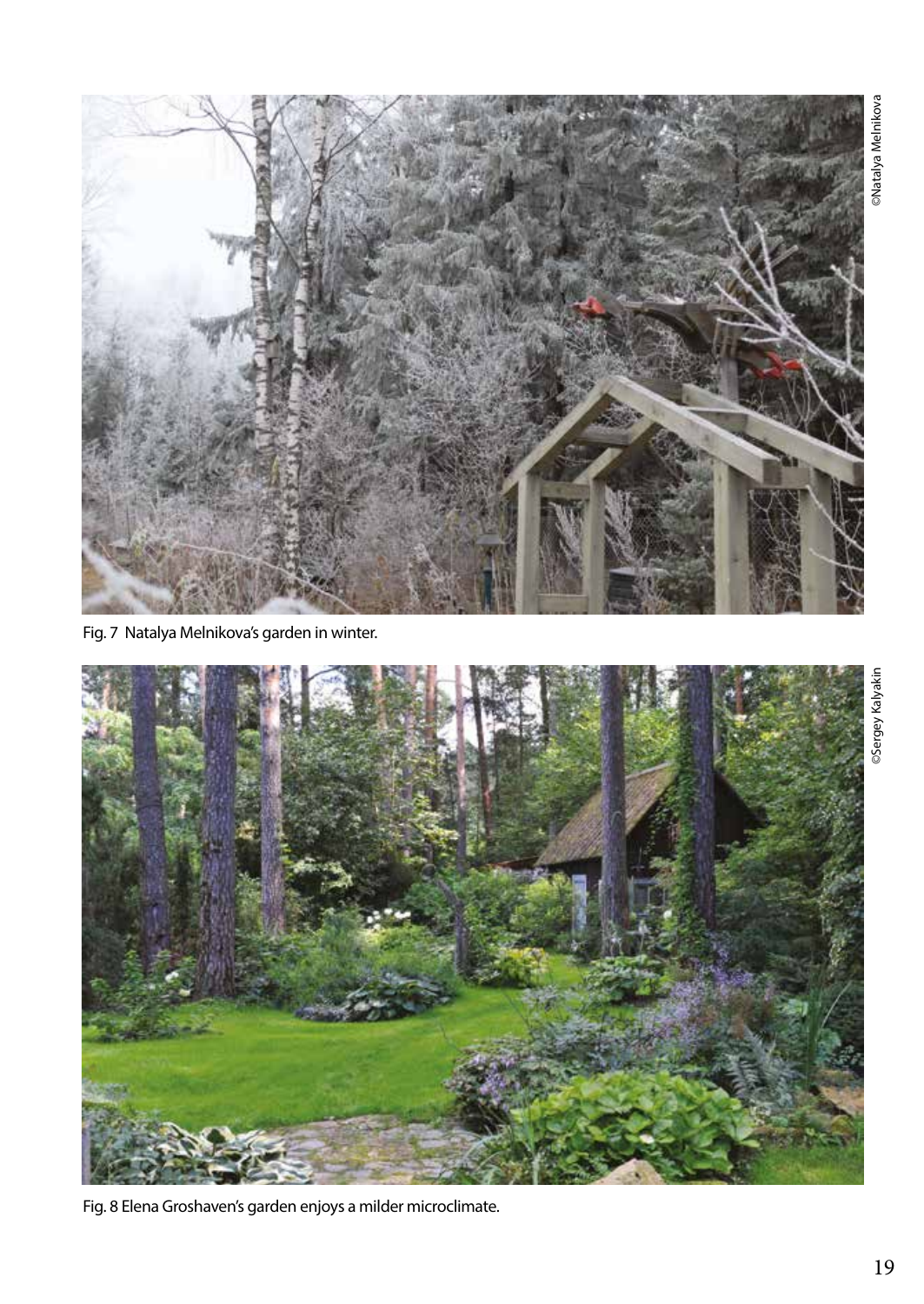

Fig. 9 Their garden is in a pine forest.

tree successfully overwinters elsewhere in the Moscow area. Besides the phloxes, the highlight of Elena's garden is a huge collection of rare plants including species from the Far East.

#### **The St Petersburg area**

 Each year at the end of July, sisters Svetlana Voronina and Margarita Barbuhatti organize an exhibition entitled *The World of Phloxes* at St Petersburg

Botanic Garden. They show about 200 varieties of *Phlox paniculata* (about 1000 Russian/Soviet varieties are known at the moment, 500 of them in wide cultivation) and around 80 new Russian cultivars. Every year, and all truly different! This exhibition has had visitors from many European countries, and it is a pity that no British gardeners attend – they seem to have little interest in phlox breeding and Russian varieties.

 In their shady garden the sisters give the most sunny area to about a hundred favourite cultivars. The garden (fig. 9) is located in a pine forest, so it makes sense to grow rhododendrons, ferns, and cypripediums (fig. 10) and other garden orchids. Their collection of *Meconopsis* (fig. 11) is very interesting, especially as

**Svetlana Voroninaa** ©Svetlana Voroninaa



©Svetlana Voroninaa



Fig. 11 *Meconopsis* seed is exchanged through the Meconopsis Group of The Fig. 10 Cypripediums thrive. Scottish Rock Garden Club.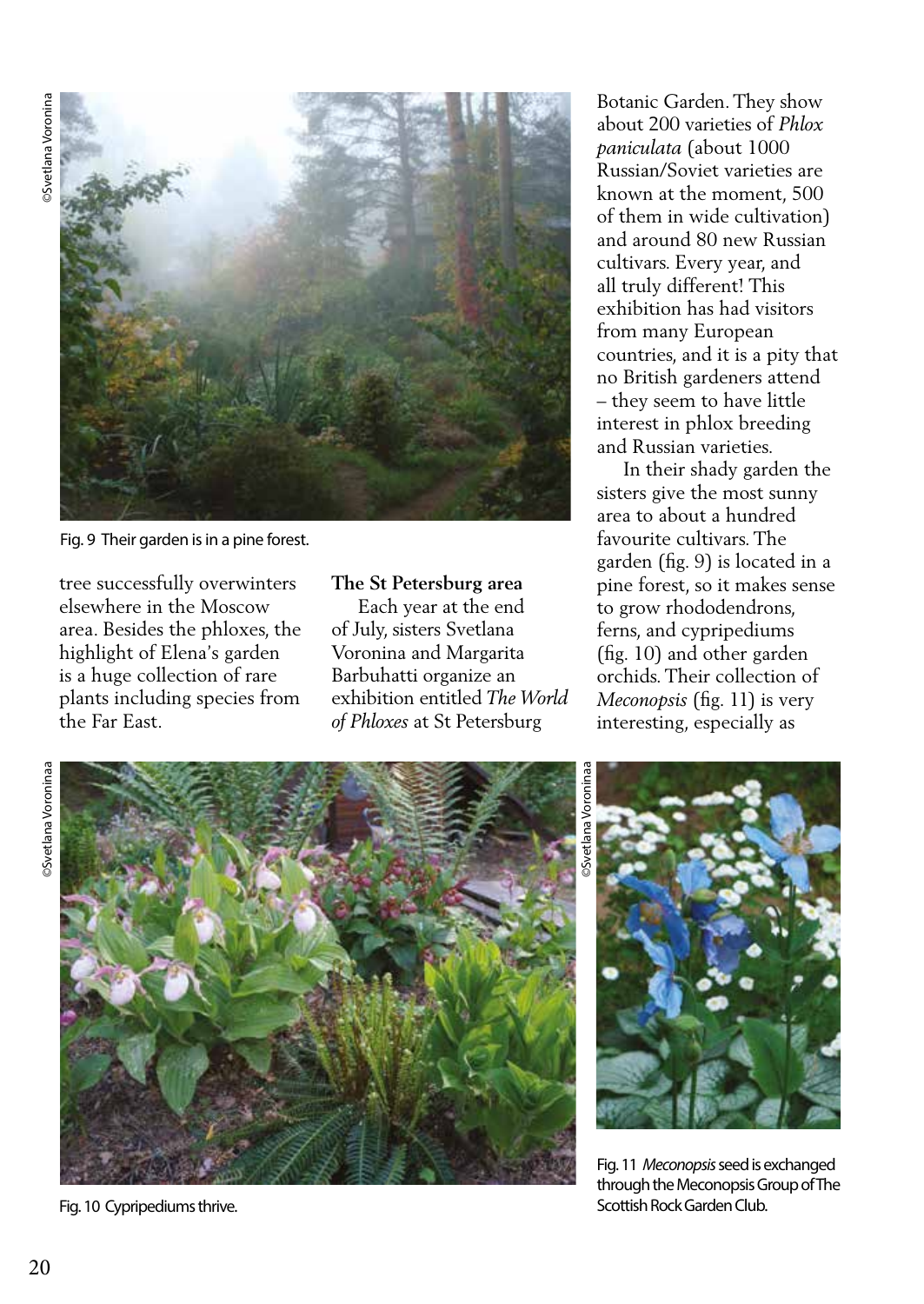

Figs 12 & 13 Irina Pyzhikova's architectural garden.



©Sergey Kalyakin >Sergey Kalyakir

the sisters exchange seeds through the Meconopsis Group of The Scottish Rock Garden Club.

 Irina Pyzhikova is an architect and she used an architectural approach in creating her garden (figs 12 & 13). The ground is divided into different green rooms, each with its own style. The plants are tall and bold, the lines are showy and clear. Irina has a large collection of ornamental grasses and a lot of experience, so she finds suitable plants for all types of conditions.

 Elena Solovieva describes her garden as a "crazy plantlover's place"! She is interested in all kind of plants, but her biggest passion is dwarf conifers and alpines (fig. 14). Every year Elena takes part in garden trips to the Czech Republic to get the newest cultivars.

 The garden of Olga and Vasily Kobets is based on a splendid collection of conifers which provide an allyear-round decorative



Fig. 14 Elena Solovieva's "crazy plantlover's place".